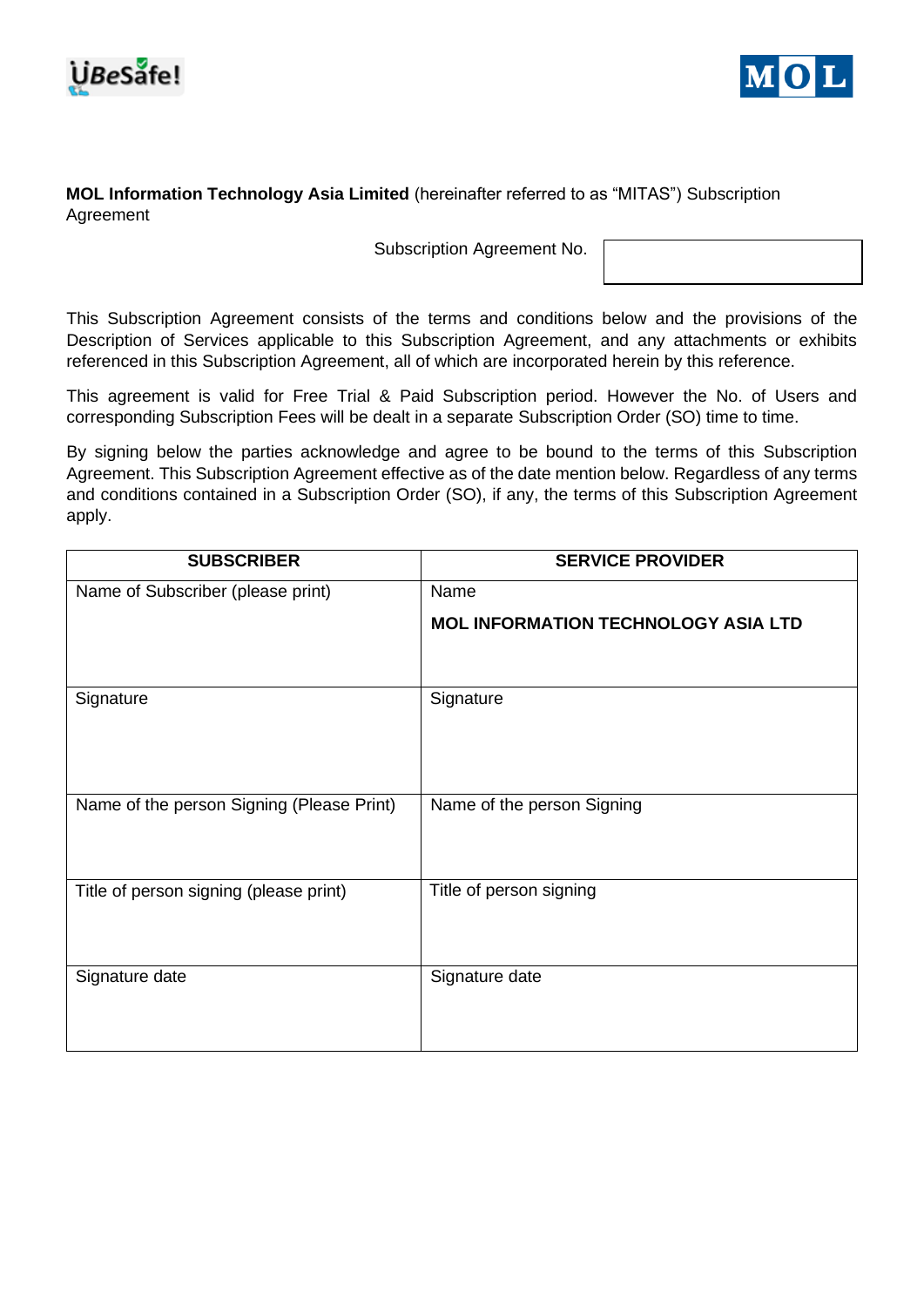



# **Free Trial Period**

| <b>Number of</b><br><b>Authorized Users</b> | <b>License</b><br><b>Start Date</b> | <b>License End</b><br><b>Date</b> | <b>Location</b> |  |
|---------------------------------------------|-------------------------------------|-----------------------------------|-----------------|--|
|                                             |                                     |                                   |                 |  |
|                                             |                                     |                                   |                 |  |
|                                             |                                     |                                   |                 |  |
|                                             |                                     |                                   |                 |  |

- ⚫ During the trial period, the Subscriber is allowed to test full functionalities at free of charge.
- ⚫ All the data will be deleted and accordingly the agreement will be treated as cancelled unless the formal Subscription Order is applied by the subscriber on or before the end date.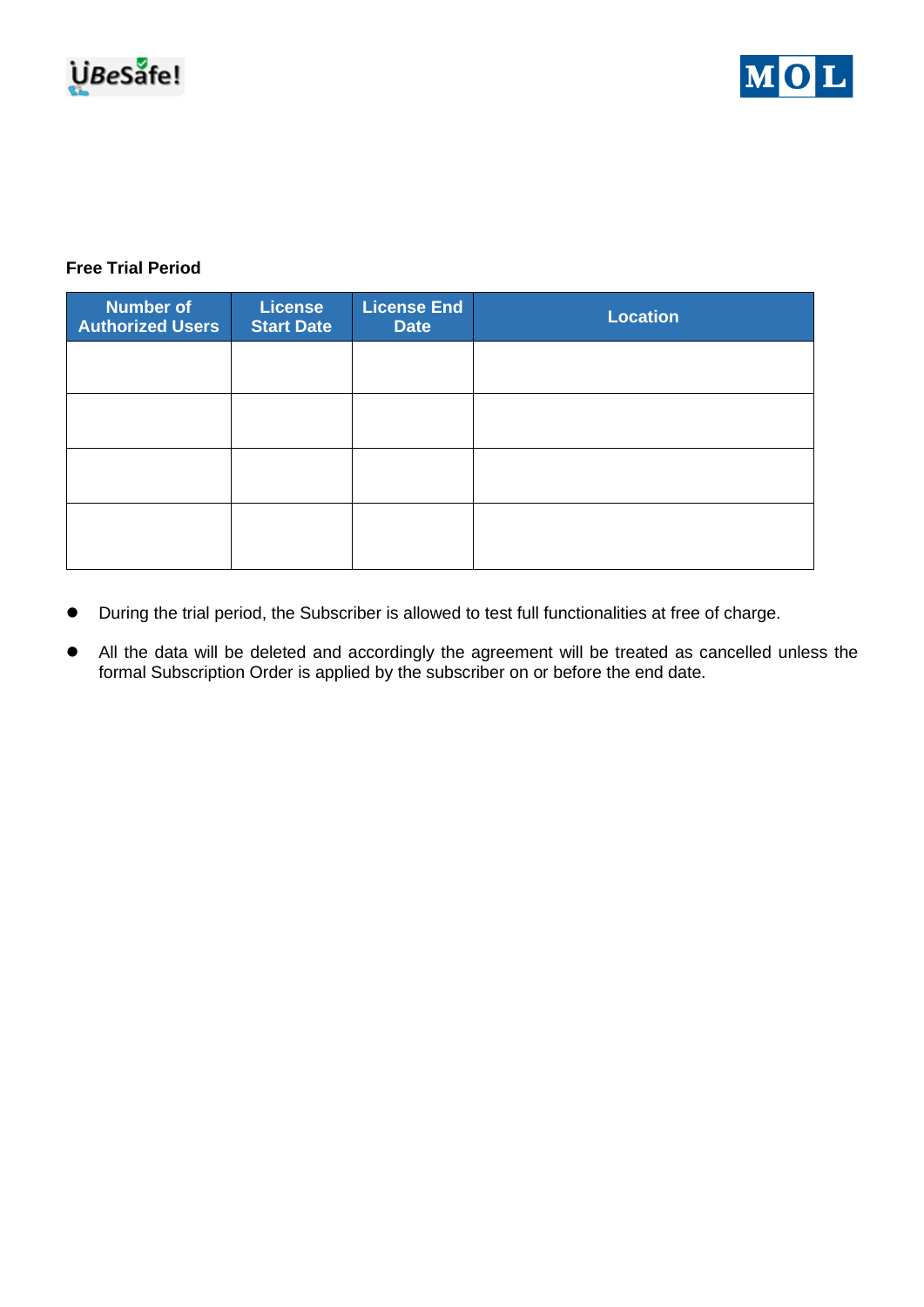



# **UBeSafe! Terms and Conditions**

## **Article 1 : Purpose of the Terms**

- 1. MOL Information Technology Asia Limited (hereinafter referred to as "MITAS") stipulates the Terms and Conditions (hereinafter referred to as "the Terms") of UBeSafe! Staff Safety Confirmation System (hereinafter referred to as "Services"), and in accordance with the Terms MITAS provides Software as a Service (SaaS) and associated mobile applications of the Services, which delivers functions for company administrators to send event notifications and employees to confirm their safety, whereabouts, status of Family & House and possibility of continue working fully or partially.
- 2. Subscribers for the Services (hereinafter referred to as "the Subscriber") shall ensure compliance with these Terms stipulated in the Terms.

## **Article 2 : Scope of the Terms**

- 1. These Terms apply to any relationship between MITAS and the Subscriber regarding the Services.
- 2. The terms and conditions of the use of the Services, which MITAS will notify the Subscriber as necessary for the smooth operation of the Services, are set forth and form a part of the Terms.

#### **Article 3 : Changes to the Terms**

- 1. MITAS may change these Terms as necessary.
- 2. If any amendment is made to the Terms, the contents of the Terms after such amendment and the effective date thereof shall be notified to the Subscriber in accordance with **Article 17 Notice to the Subscriber**.
- 3. If the Subscriber uses the Services or pays the subscription fee, without making any special notice after the change to the Terms takes effect or if MITAS determines that it has consented to the change without any particular objection, it shall be deemed that it has consented to the change and subscription fee and other terms and conditions are subject to the revised terms and conditions unless stipulated separately.

## **Article 4 : Types of Services**

- 1. The functional scope of Services shall be as described in **Attachment 1**.
- 2. The Subscribers may choose to use all or part of the Services.

## **Article 5 : Term of the Services**

1. The minimum period of use of the Service shall be twelve (12) months from the date of commencement of use, it shall be the Effective Date as indicated in the notice to be sent from MITAS upon receipt of the Subscription Order from the Subscriber. While the period for system trial shall be one (1) month from the start date of trial.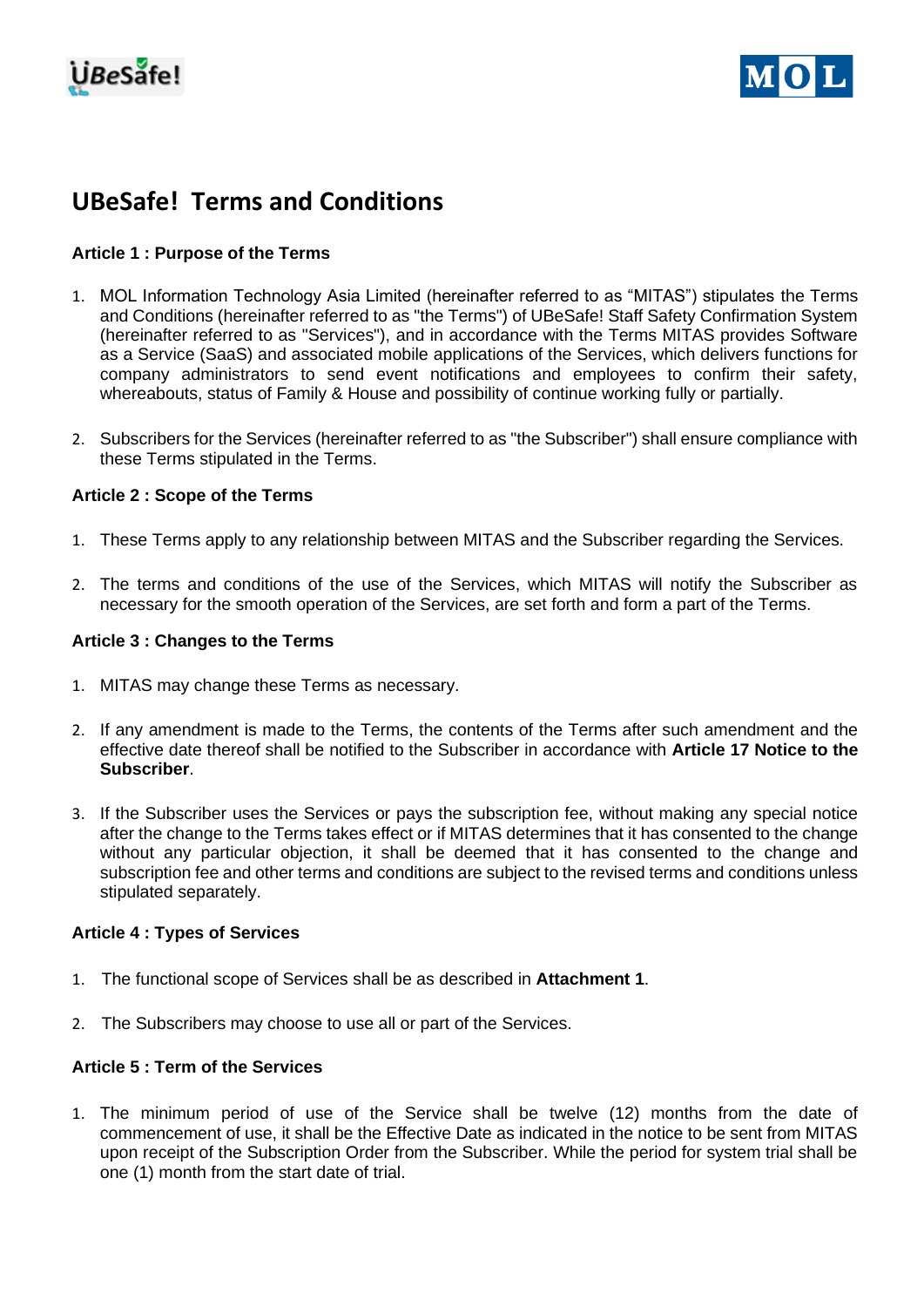



- 2. The annual subscription fee shall not be refundable whatsoever the reason.
- 3. The agreement is automatically extended by twelve (12) months if the Subscriber does not give notice of termination. The invoice for the extension will be sent automatically on expiry date in accordance with **Paragraph 2 of Article 6 Setup cost, Subscription fees, other costs and payments**.
- 4. Apart from changes of Subscription Fee, the Terms may be changed in writing if both parties agree. If an existing Subscriber want to make change to the order, for instance, due to increase of users or employees, the difference of monthly fee (annual fee divided by twelve) for the remaining months (round down to a whole number, say, 2.5 months remain will be counted as 2 months) shall be additionally charged by issuance of an incremental invoice(s) at the time when the change is confirmed. Nevertheless, there will be no refund due to decrease number of users.
- 5. This Agreement is valid for both Trial & Subscription period.

## **Article 6 : Setup cost, Subscription fees, other costs and payments**

- 1. The initial Setup Cost, Subscription fees and other costs that the Subscriber pays to MITAS are specified in **Attachment 2**.
- 2. MITAS reserves the right to renew the Subscription fee at time of service renewal. When making such changes, MITAS shall notify the Subscriber at least two (2) months before service expiry of the subscription fees after such changes and the effective date in accordance with **Article 17 Notice to the Subscriber**.
- 3. MITAS shall notify the Subscriber of the Subscription fees of new services provided by MITAS to the Subscriber from time to time in accordance with **Article 17 Notice to the Subscriber**.
- 4. The subscriber shall pay the fee within thirty (30) days from invoice date. MITAS may suspend or terminate the Services should Subscriber fails to pay upon invoice due date.
- 5. Invoices are in US\$ and subject to any applicable taxes, such as VAT, withholding tax. All taxes will be borne by the Subscriber.

## **Article 7 : Application for and Decline of Subscription**

- 1. Any entity who wishes to subscribe the Services shall, after agreeing to the contents of the Terms, fill in the Subscription Order form and apply to MITAS by sending email to **[MOLITBusinessConsultancy@molgroup.com](mailto:MOLITBusinessConsultancy@molgroup.com)**.
- 2. After MITAS reviews and approves the Subscription Order, it constitutes the Subscription Agreement for the Services containing the provisions of the Terms between the Subscriber and MITAS. Unless otherwise agreed between the Subscriber and MITAS, Effective Date as stated in the notice sent from MITAS to the Subscriber shall be the commencement date of the Services.
- 3. Upon the conclusion of the Subscription Order/Agreement, MITAS will notify the details of usage to the Subscriber immediately.
- 4. At the time of application, the Subscriber shall nominate a Company Administrator and notify MITAS thereof, and the same shall apply when changing the Company Administrator. The Subscriber shall have the Company Administrator perform all management related to the Service Users, and the Subscriber shall be responsible for the acts of the Company Administrator.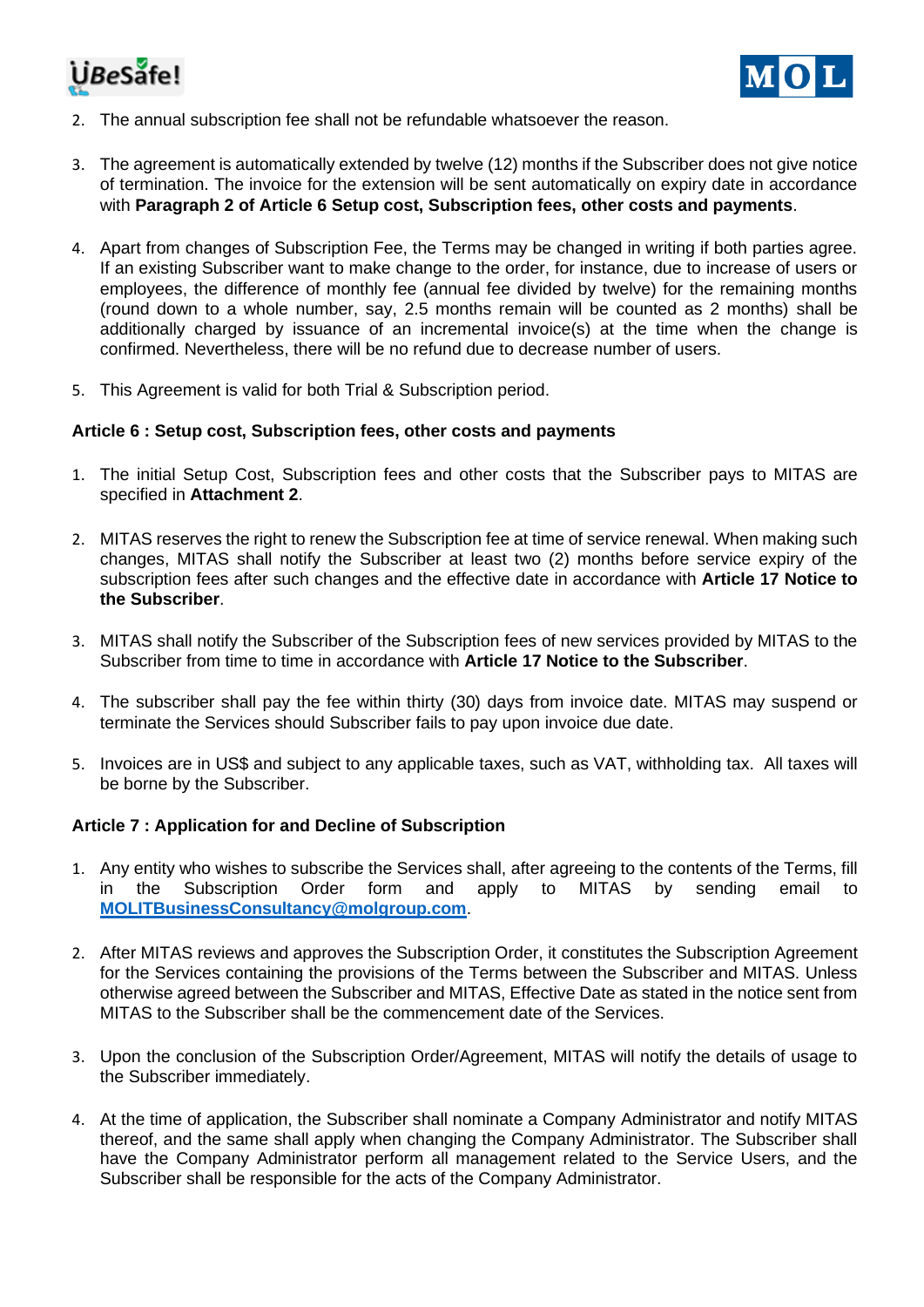



5. MITAS reserves the right to refuse an application if it determines it is inappropriate. If MITAS does not approve the Subscription Order, MITAS will notify the Subscriber.

## **Article 8 : User registration/Deletion**

- 1. The Subscriber is entitled to register users including Administrator and/or Executive up to the maximum number of users specified at the time of application.
- 2. The Company Administrator of the Subscriber shall provide certain personally identifiable information, including but not limited to, email address, mobile number (with their prior consent) in the requested format who would use the Services, failing which MITAS shall be exempted from claims associated with failure to provide full functionality.
- 3. The user shall use the registered email address to sign up the Services. To sign up the service, user shall go through following user authentication:
	- (a) For ordinary user, password authentication is required. User shall update the password every ninety (90) days. The Company Administrator is strongly advised to conduct drill by use of the application on regular basis, so that the password will not be forgotten and it will not take time for the user to update their password at time of making notification reply.
	- (b) For user designated as Company Administrator or Executive, One-Time-Password (OTP) verification is applied. The system will send OTP to them by email as default and the Subscriber can opt for SMS at additional cost. The system will force them to provide OTP every time after they sign in to the system using either the web or mobile applications.
- 4. To sign up the service for the first time, each user shall read, understand, and accept the application privacy policy.
- 5. MITAS will populate the user information to the system provided by the Company Administrator at time of on boarding as described in Paragraph 2. Any changes to user details, addition or deletion of users afterwards shall be managed by the Company Administrator through the Employee Management screen. Any issues faced while inserting/updating employee details to be notified to UBeSafe support at [ubesafe@molgroup.com.](mailto:ubesafe@molgroup.com)
- 6. Upon termination of the Services, the data, including but not limited to user information for registration, of the Subscriber and its employees collected for provision of the Services will be discarded from the Server of the system under appropriate management during regular maintenance.

## **Article 9 : Services Availability**

Available hours for the Service is every day from 0 o'clock to 24 o'clock. However, this shall exclude the cases stipulated in **Paragraph 1 of Article 10 Suspension of Operation by MITAS**.

## **Article 10 : Suspension of Operation by MITAS**

- 1. MITAS may suspend or stop all or any part of the operation of the Services in the following circumstances:
	- (a) In the event of unavoidable circumstances due to maintenance or other reasons of MITAS' facilities for the Services.
	- (b) When necessary to protect the facilities used to provide the Services from unauthorized access.
	- (c) When a natural disaster, incident or other emergency occurs or is likely to occur.
	- (d) Failure of telecommunications facilities installed by MITAS or other unavoidable circumstances.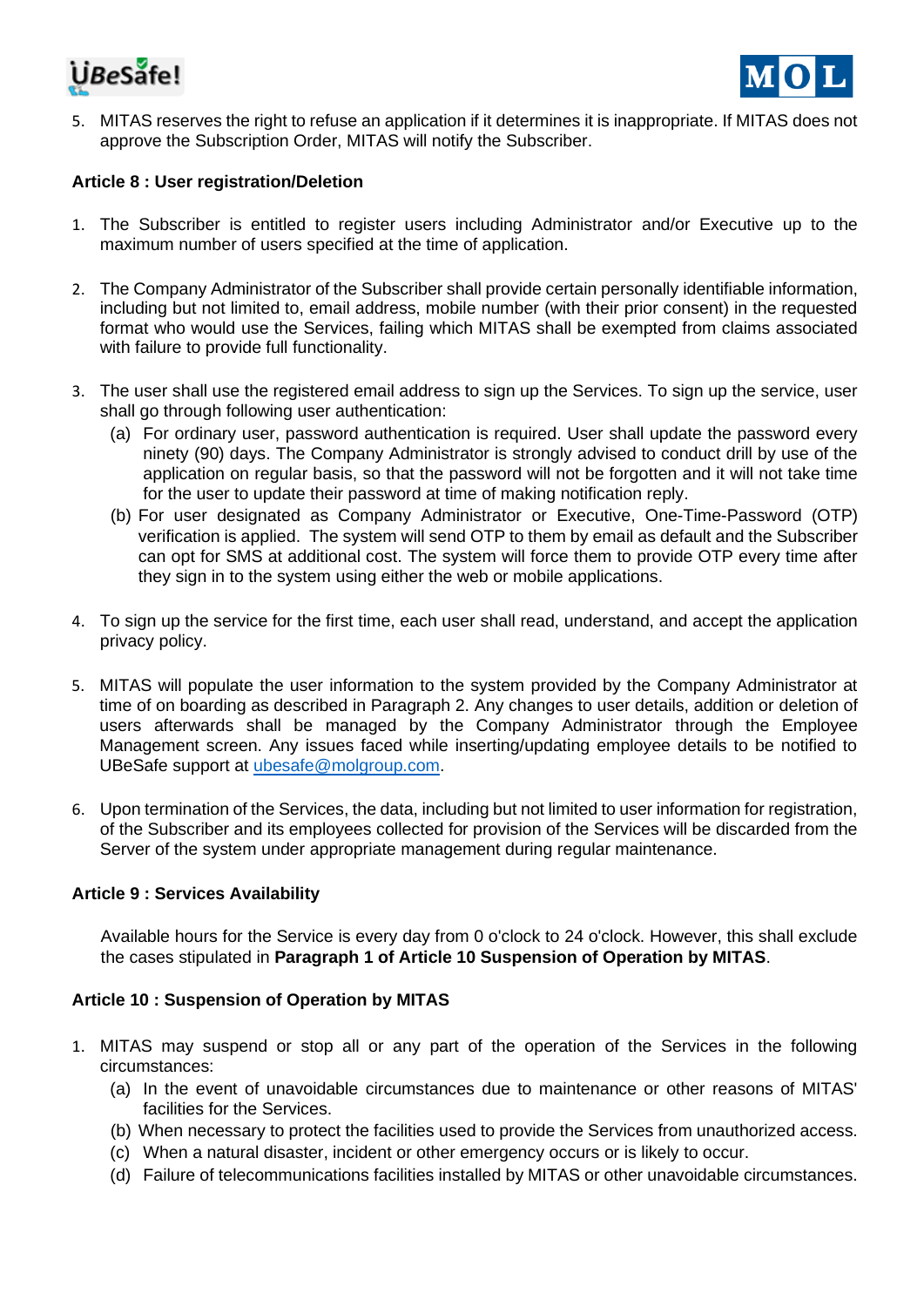



- (e) In the event that MITAS determines that it is desirable to discontinue all or part of the operation of the Services.
- (f) When it becomes difficult to provide this service due to a request based on laws and regulations, etc.
- (g) Urgent maintenance of MITAS' system.
- 2. MITAS shall not be liable for any damages suffered by the Subscriber, or any third party arising out of the cessation of operation of the Services under the preceding paragraph.
- 3. When MITAS suspends the operation of the Services pursuant to the provisions of Paragraph 1 above, it shall notify the Subscriber in advance at least seven (7) business days prior to the suspension of the operation. However, this does not apply in case of emergency.

## **Article 11 : Suspension of the Services by MITAS**

If MITAS determines that the Subscriber falls under any of the following, MITAS may suspend to provide the Services in whole or in part, by notifying the Subscriber in advance, unless there is an emergency. In case it is not improved within a reasonable period of time after the notification, MITAS reserves the right to terminate all or part of the Subscription Agreement.

- (a) Failure to pay, or payment of, the fees or other debts prescribed in **Article 6 Setup cost, Subscription fees, other costs and payments** even after the due date, or when incapability is reasonably expected.
- (b) If the Subscriber made a false statement to MITAS in accordance with **Article 7 Application for and Decline of Subscription**.
- (c) Acts contrary to the Terms that interfere with the performance of MITAS' businesses in connection with the Services or with MITAS' telecommunications facilities.
- (d) If the Subscriber or its related party is deemed as antisocial forces.
- (e) If the Subscriber, by itself or using an antisocial force, has used deceit, violent act or threatening language against MITAS.
- (f) If the Subscriber interferes with the operation of the Services or damage MITAS' reputation.
- (g) In case of violation of the Terms.
- (h) In other cases, when MITAS determines that it is inappropriate for a subscriber.

## **Article 12 : Termination of Agreement by Subscribers**

- 1. The Subscriber shall notice MITAS at least two (2) months prior to service expiry for termination of the service in writing by sending email to **[MOLIT-BusinessConsultancy@molgroup.com](mailto:MOLIT-BusinessConsultancy@molgroup.com)**.
- 2. The Subscription fee paid to MITAS is not refundable whatsoever the reason.
- 3. Upon termination of the Services, the data collected for provision of the Services from the Subscriber and its employees will be removed from the Server of the application during regular maintenance.

## **Article 13 : Termination of the Services by MITAS**

- 1. MITAS reserves the right to terminate all or part of the Agreement after giving six (6) months' notice prior to its expiry in accordance with **Article 17 Notice to the Subscriber** to the Subscriber.
- 2. In the case of system trial, the services shall be terminated automatically upon expiry of one calendar month from the effective date of trial.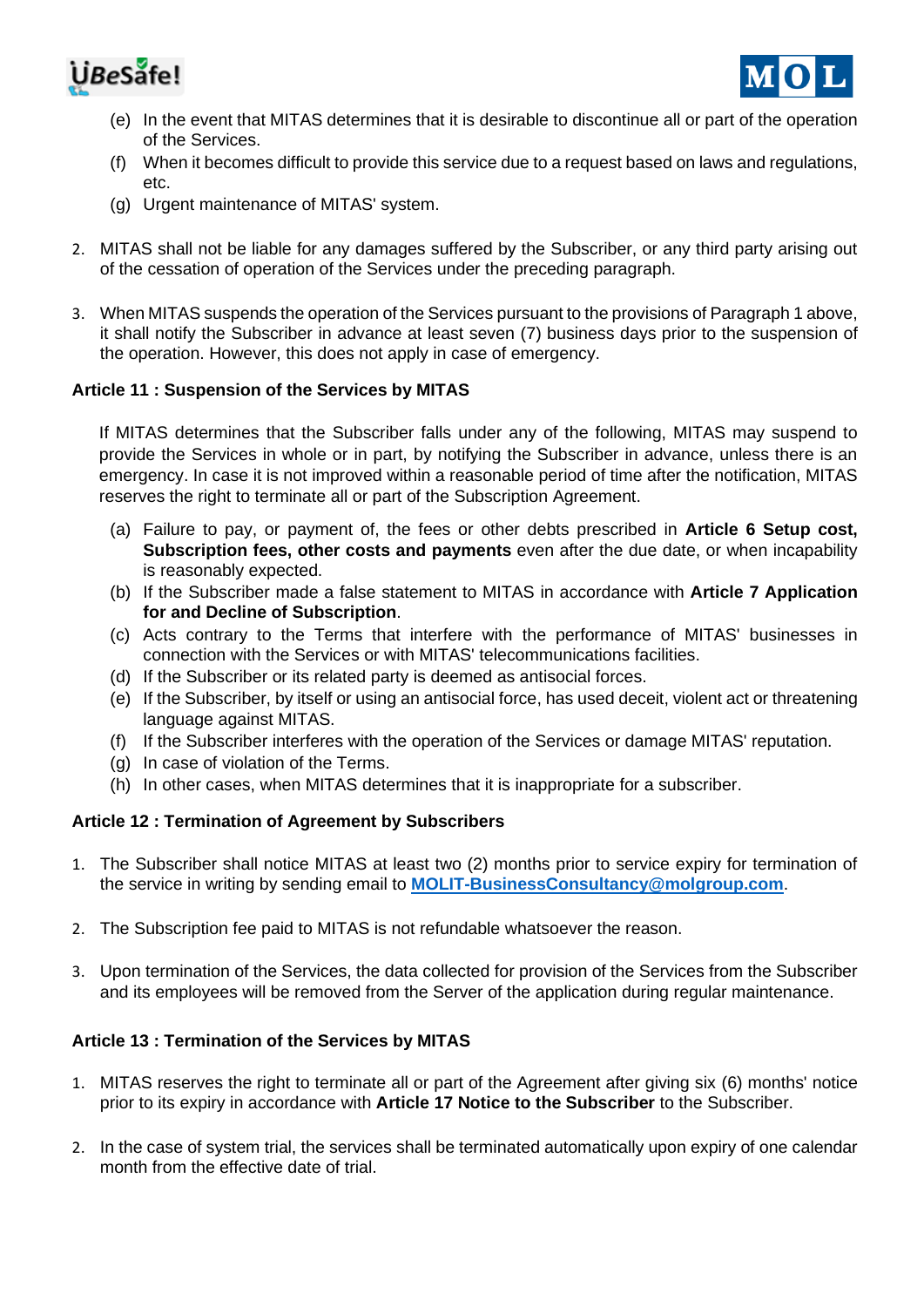



3. MITAS shall not be liable for damages suffered by the Subscriber or a third party in connection with the partial or complete discontinuation of the Service.

## **Article 14 : Preparation and isolation of equipment**

- 1. The Subscriber shall maintain and manage servers, computer terminals, software, communication devices, communication lines and other facilities other than the facilities for the Services that are necessary for using the Services at its own responsibility and at its own cost.
- 2. The charges for the use of the communication lines necessary for the Subscriber to use the Services are not included in the Subscription fee and shall be borne directly by the Subscriber.
- 3. If the Subscriber becomes unable to use the Services, the Subscriber shall, without delay, investigate any failure in the servers, computer terminals, software, communication devices, communication lines or other facilities held by the Subscriber in order to use the Services, and notify MITAS of the results of the investigation and any matters required by MITAS.
- 4. Upon the request of the Subscriber for the investigation set forth in the preceding paragraph, MITAS shall conduct the test and notify the Subscriber of the result.
- 5. If, at the request of the Subscriber, MITAS send a MITAS representative to the Subscriber for investigation, the Subscriber shall pay to MITAS the expenses required for such investigation.

#### **Article 15 : Liability and Obligation of Subscribers for Use of the Services**

- 1. The Subscriber is solely responsible for any information it transmit through the Services and shall not cause any inconvenience or damage to MITAS.
- 2. If the Subscriber cause damage to another subscriber or a third party in connection with its use of the Services, or if any dispute arises with another Subscriber or a third party, such Subscriber shall settle it at its own expense and responsibility, and shall not cause any inconvenience or damage to MITAS.
- 3. If the Subscriber causes damage to MITAS by violating these Terms or by misconduct, MITAS may claim damages against the Subscriber.
- 4. In cases falling under any of the following items, MITAS may request the Subscriber to provide information, materials, etc. related to the status of use of the Services.
	- (a) When necessary to investigate and confirm the compliance of the Subscriber with the Terms.
	- (b) When necessary for the failure prevention or recovery of the Services.
	- (c) Necessary to improve the technical or economic functions of the Services.
	- (d) If MITAS deems it necessary.
- 5. MITAS may conduct questionnaire surveys, etc. regarding the Services to the Subscribers. The Subscriber shall comply with this.

#### **Article 16 : Prohibited Acts**

The Subscriber shall not engage in any of the following acts when using the Services.

- (a) Any act of using someone else's login password illegally.
- (b) Any act of the subscriber causing an excessive load on the facilities and lines for the Services of MITAS and hindering the use of the services by other subscribers.
- (c) Other acts that may interfere with the operation of the Service.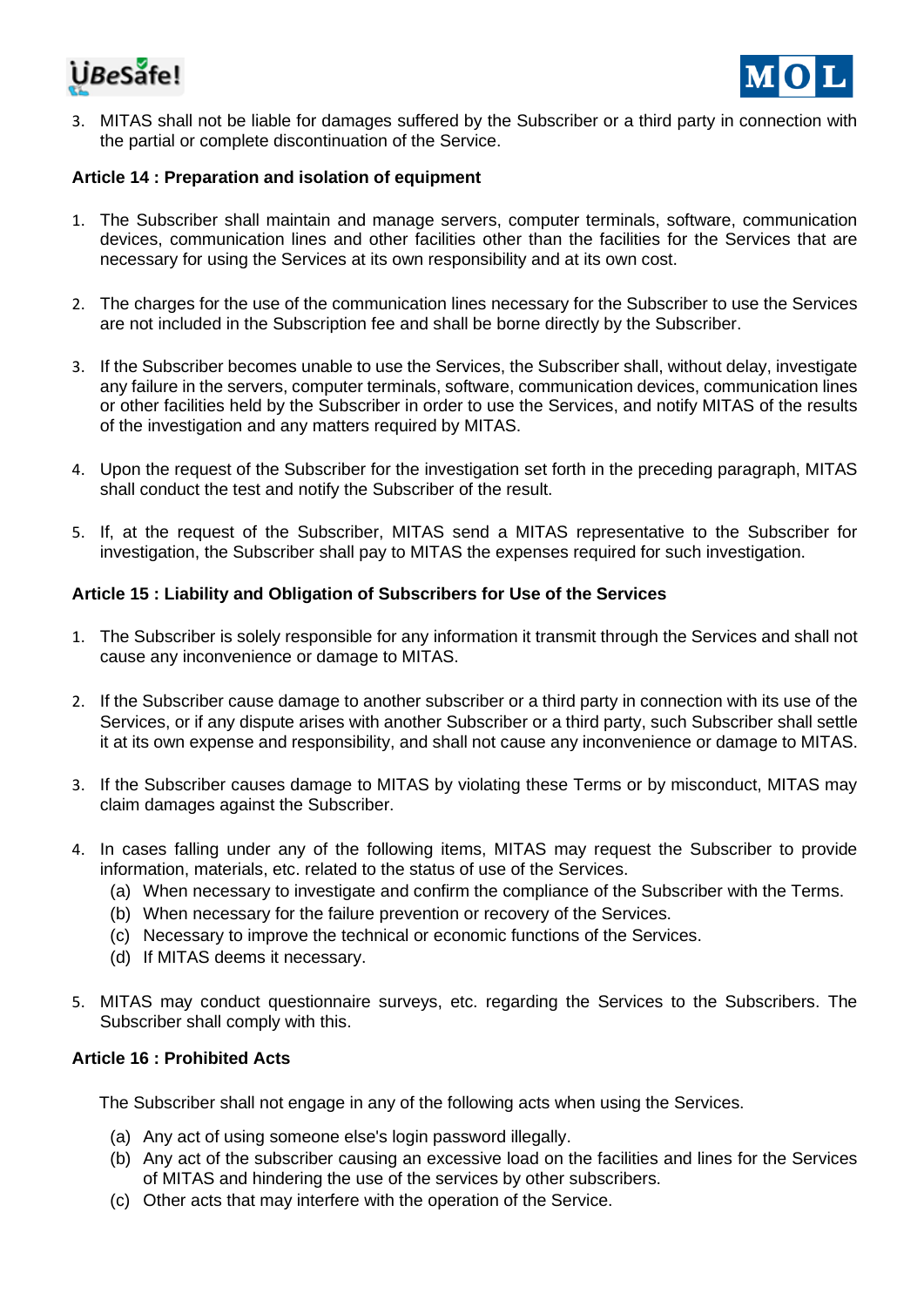



- (d) Any acts that cause inconvenience or disadvantage to other telecommunications facility managers or other subscribers.
- (e) Any other act deemed inappropriate by MITAS.

## **Article 17 : Notice to the Subscriber**

- 1. MITAS may, at its option, notify you in one of the following ways:
	- (a) To send e-mail to the e-mail address to whom the Subscriber has notified MITAS at the time of or after the subscription. In this case, it shall be deemed to have been notified by MITAS at the time the e-mail is sent out to the e-mail address.
	- (b) There is a plan to enhance UBeSafe! Staff Safety Confirmation System in later phase so that any notice from MITAS will be sent as notification and/or alert to Subscriber though the time line is not determined yet. Once it is available, it is deemed that the notice to the Subscriber is made when it is published.
	- (c) Other methods that MITAS deems appropriate. In this case, the notice to the subscriber shall be deemed as completed as of the time designated by MITAS in said notice.
- 2. Where written notice procedures are required by this Agreement or any applicable law, MITAS' notice to the Subscriber may be replaced by the procedure described in (1) or (2) above.

#### **Article 18 : Intellectual property rights of MITAS**

- 1. All intellectual property right on any software, other programs or materials MITAS may provide to the Subscriber in connection with the provision of the Services, shall belong to MITAS or to any person with reasonable authority.
- 2. The Subscriber shall handle the Services and the materials provided in the preceding paragraph as follows.
	- (a) Use them for the purpose of making reference to the manuals, etc. provided to the employees, etc. of the Subscriber in order to use the Services.
	- (b) Do not copy, alter, edit, etc., and do not reverse engineer, decompile, or disassemble.
	- (c) Do not assign or provide collateral, etc., to third parties, regardless of whether they are for profit or not.
	- (d) Do not remove or change the copyright notice displayed by MITAS or anyone designated by MITAS.
	- (e) Do not violate the intellectual property right of MITAS.
- 3. The provisions of this Article shall remain in effect even after the termination of the Subscription Agreement.

#### **Article 19 : Duty of Confidentiality**

- 1. MITAS shall use the Technical or Business Secrets (Include information about the Subscriber) obtained from the performance of the Services only for the purpose of providing the Services. MITAS shall not provide such Secrets to a third party, except in cases falling under **Paragraph 2 of Article 22 Handling of Personal Information**, in a form that enables personal identification.
- 2. The Subscriber shall only for the purpose of using the Services use the Secrets on MITAS sales, technical, or other business (including, but not limited to, the contents of these Terms and the Services, operational manuals, etc.) obtained through the subscription of the Services. The Subscriber shall not disclose nor leak any to a third party without MITAS' consent.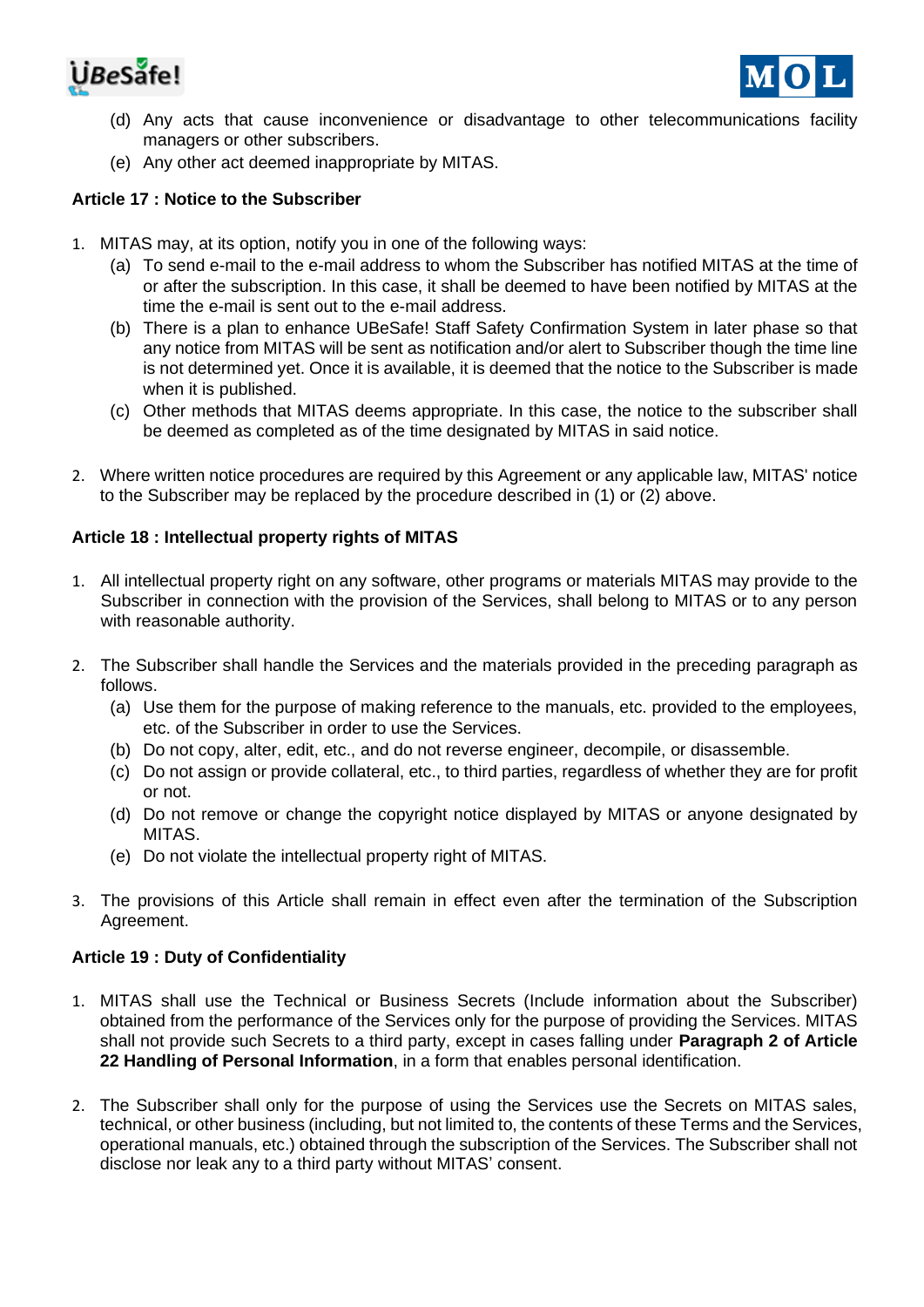



- 3. The following information shall not fall under the secrecy of the preceding paragraph.
	- (a) Publicly known information;
	- (b) Information that has been held by the counterparty since prior to disclosure by the counterparty;
	- (c) Information developed and discovered independently without depending on the information received through the use of this service;
	- (d) Information lawfully obtained from a third party with legitimate rights, without obligation of confidentiality.
- 4. The provisions of this Article shall remain in effect even after termination of the Subscription Agreement of the Services.

## **Article 20 : MITAS responsibility for the provision of the Services**

- 1. If the Services do not operate in accordance with the functional scope under normal operating environment, MITAS shall do its best to repair them. However, if the cause of the discrepancy is due to inaccuracy or ambiguity of the description in the operational manual or the like, the description shall be modified by MITAS.
- 2. If the facilities for this service do not operate in accordance with the functional scope or operational manual that MITAS deems appropriate, MITAS shall repair it promptly. In the event that the failure of the facilities for the Service is not corrected in spite of the repair, and if the cause thereof is not attributable to the Subscriber, MITAS shall compensate the subscriber for the normal direct damages actually incurred, limited to the case that the subscriber is unable to use the Service **continuously for 24 hours** (But it starts when MITAS learns that fact.) **or more** due to the failure, and up to the amount obtained by multiplying the number of hours unavailable divided by 24 (round off the fractional part) and 1/365 of the annual fee. However, if the Subscriber fails to make such claim within three (3) months from the date on which it became possible to make such claim, the Subscriber shall lose the right to make such claim. No claim shall be made and dealt with during system trial period.
- 3. The provisions of the preceding Paragraph 2 shall specify any and all liability MITAS shall have to the Subscriber for the use of the Services. It is not guaranteed that the Services are suitable or useful for the purpose of use of the Subscriber, that the operation is not interrupted, nor that there is no error in the operation. MITAS assumes no liability to the Subscriber or any other person for use of the Services other than those set forth in the preceding Paragraph 2, whether for non-compliance with legal terms or for express or implied warranty. However, if MITAS fails to provide the Services intentionally or through gross negligence, the provision of this Article shall not apply.

## **Article 21 : Managing Information**

- 1. MITAS shall not be liable for any loss of information and any damages therefrom in case the information communicated through the Services or other information is lost due to the failure of telecommunication facilities and whatever unavoidable reasons.
- 2. The Subscriber shall take necessary measures to protect any information received or transmitted using the Services from lost due to the failure of equipment for the Services.

## **Article 22 : Handling of Personal Information**

The personal information of the Subscriber is handled as per the Application Privacy Policy established by MITAS which is accessible from [https://ubesafe.mol-it.com/privacy.](https://ubesafe.mol-it.com/privacy)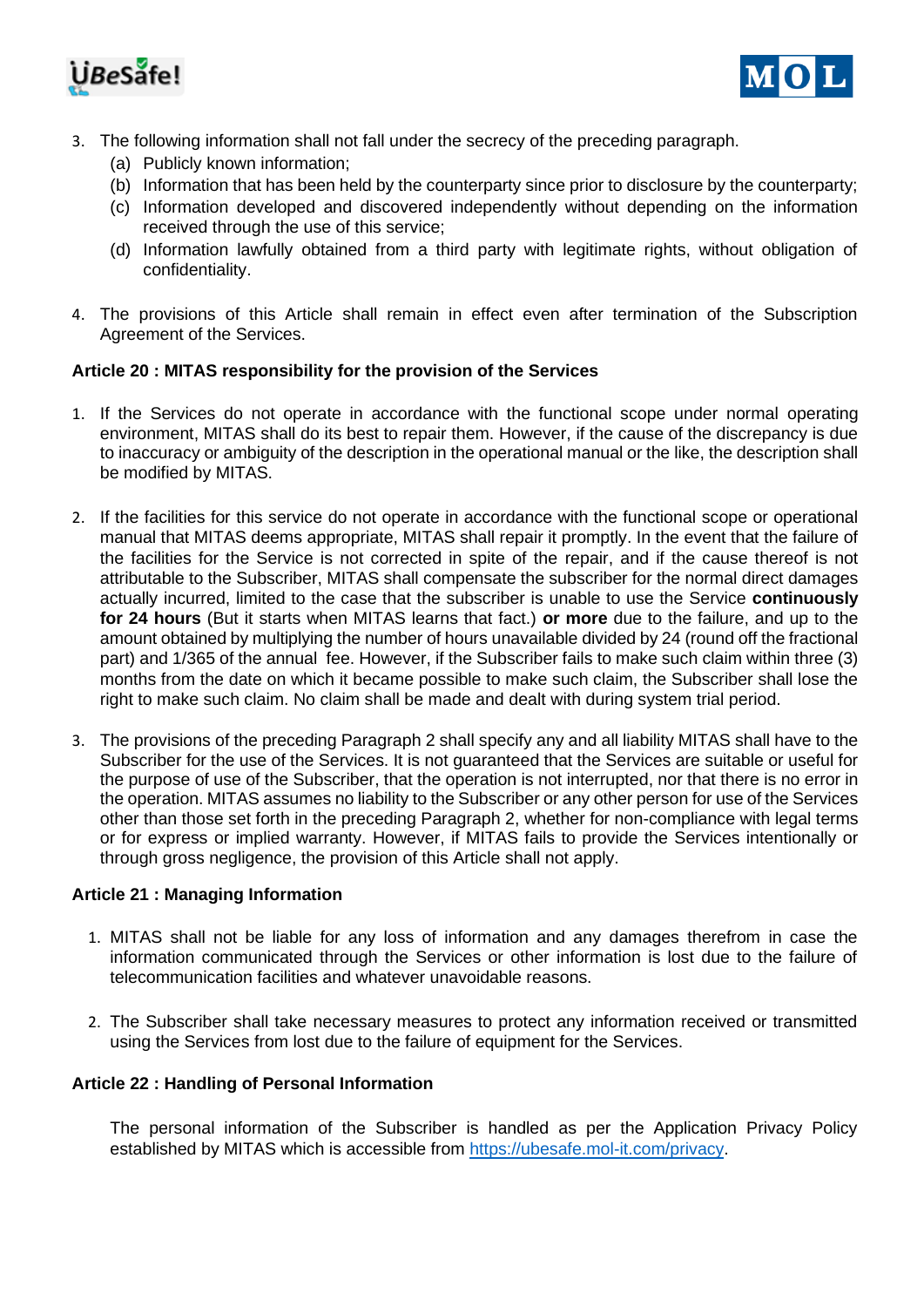



## **Article 23 : Disclaimer**

Except as provided in these Terms, MITAS shall not be liable for any damage caused to the Subscriber, or any third party in connection with the provision, suspension, or termination of use of the Services or as a result of any action taken by MITAS in accordance with the Terms, regardless of the cause.

#### **Article 24 : Severability**

Any provision in this Agreement which is prohibited or unenforceable in any jurisdiction shall, as to such jurisdiction, be ineffective to the extent of such prohibition or unenforceability but shall be valid and enforceable to the fullest extent permitted by law. Moreover, if one or more of the provisions contained in this Agreement shall for any reason be held to be unenforceable at law, such provision or provisions shall be construed by the appropriate arbitral or judicial body by limiting and reducing it or them, so as to be enforceable to the maximum extent compatible with applicable law and without invalidating the remaining provisions or affecting the validity or enforceability of such provision in any other jurisdiction.

#### **Article 25 : Governing law**

The establishment, effect, interpretation and implementation of these Terms shall be governed by the laws of **Hong Kong**.

#### **Article 26 : Post-convention processing**

If the Agreement to use the Services is terminated upon expiration or termination, the Subscriber shall not use any equipment for the Services and shall immediately return to MITAS or dispose of any goods (including these terms, operation manuals, etc.) provided by MITAS.

#### **Article 27 : Dispute Resolution and Arbitration**

- 1. In the event of a dispute or controversy arising out of or related to this Agreement, both parties will seek to resolve any of such, first, by negotiating with each other in good faith between the respective principals of each. In the event a resolution is not promptly reached, such dispute or controversy shall be submitted to binding arbitration in accordance with and subject to the provisions of the Arbitration Ordinance (Cap. 609) of Hong Kong SAR or any statutory modification or re-enactment thereof for the time being in force.
- 2. The decision of the arbitrator shall be final and binding and may be enforced in any applicable court of law, and both parties consent to the jurisdiction of Courts of the parties hereto.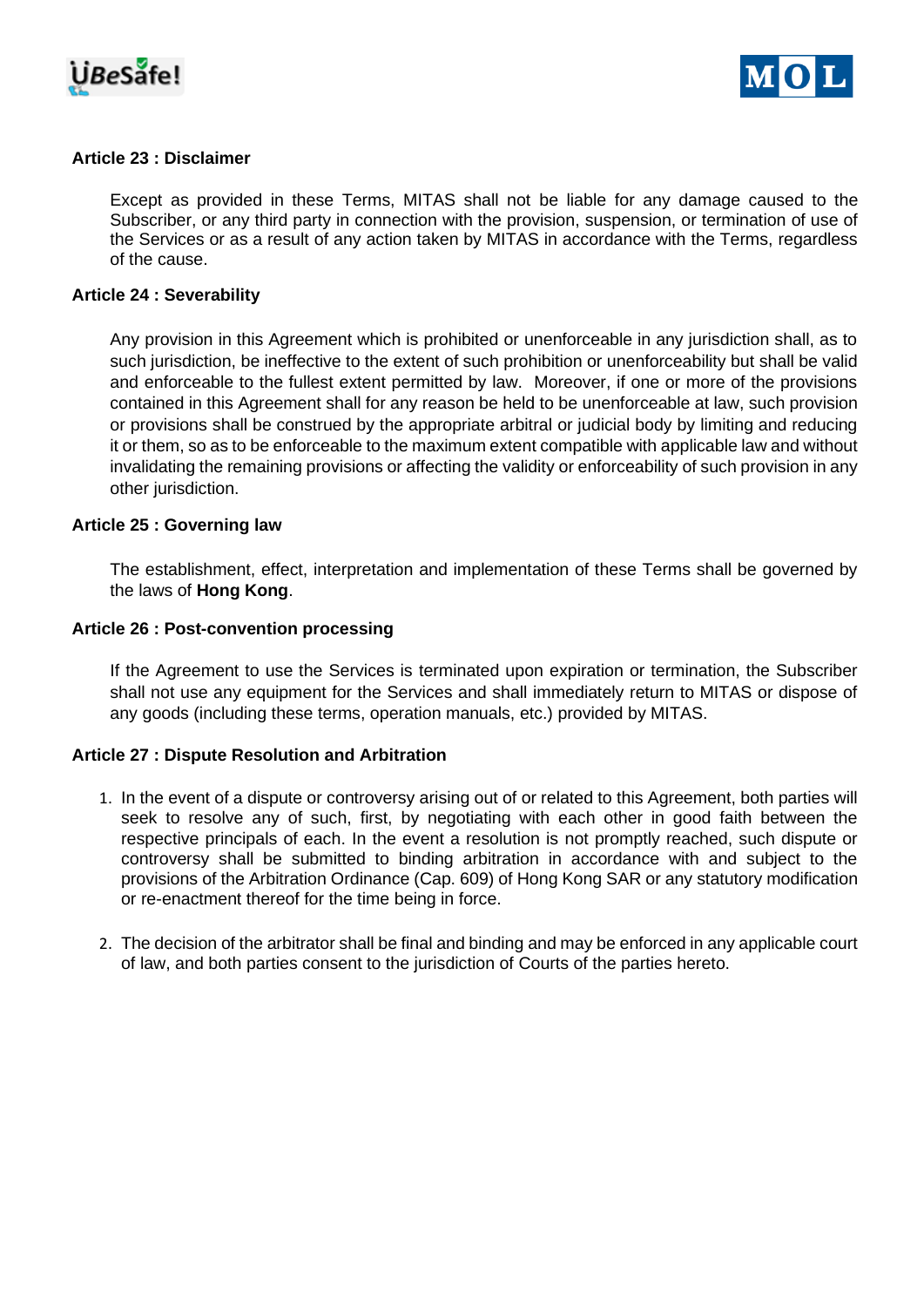



## **Attachment 1 – Scope of Services**

UBeSafe! is the Staff Safety Confirmation System which would be used for staff of an organization to report their safety status in the event of a large-scale natural disaster or emergency with following basic functionalities:

- The system should consist of a web-site as well as a mobile application so that user can access by PCs or mobile devices.
- Basic staff information could be registered by the application, for instance, access role (Admin, Executive, Regular user), employee name, email address, mobile phone number, etc..
- System administrator can post a notification at times of disaster or emergency and request staff to report their safety via the web or mobile application, email and/or SMS. Alternatively, an announcement can also be made with no need for reply.
- Staff can report their safety by using the web or mobile application, email and/or SMS. By clicking on the embedded hyperlink in email and/or SMS, the staff can open up the web or mobile application for status response. Status to be reported could be down to detail as "own safety status", "whereabout", "safety of family", "status of home", "ability to work or not", etc.
- The system will provide the management dashboard so that company administrator can monitor overall staff safety of the organization. It will show information such as events being posted, how many staff have reported and their status, how many staff who haven't been reported yet, history of the past events etc.
- Administrators can send notification reminder or making calls (applicable for mobile application only) to individuals who have not replied by web or mobile application.
- MOLIT may plan to add the Department concept so that users could be grouped Department wise. If MOLIT confirm to proceed with the plan, Subscriber will be informed accordingly.
- Per current functionalities, Executives can see the replies of all users in a company. Hence, the access role of Executive should be granted with care. MOLIT might consider to enhance the application later so that Executives would be able to only see the replies from users pertaining their department later. If it is confirmed, MOLIT will inform Subscriber when available.
- System labels and messages of the Web as well as Mobile application supports both English and Japanese in current phase, while email or SMS contents can be prepared in any language as captured.
- MITAS has the right to continuously improve and upgrade its product. When an update or upgrade is performed on MITAS on Cloud, all subscribers will automatically be moved to new update or upgrade.